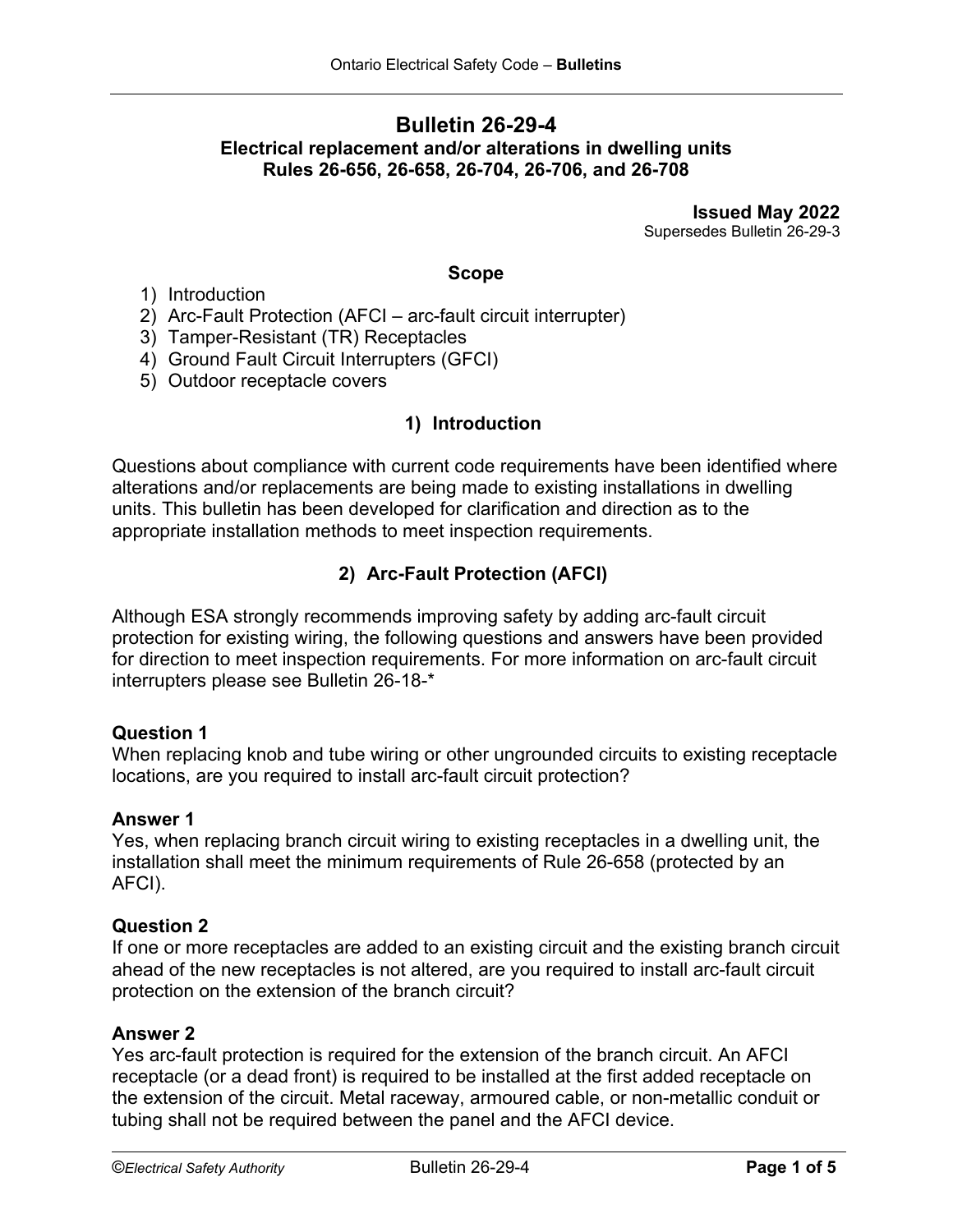This is also applicable to the addition of a new receptacle at the furnace (on an existing branch circuit) to plug in associated equipment (such as condensate pumps, humidifiers, etc.).

## **Note**

ESA recommends that an AFCI breaker be installed on the circuit, or replace the existing first receptacle in the circuit with an AFCI receptacle.

## **Question 3**

If a service or panel is replaced, relocated, or upgraded and there are no receptacles added to the existing branch circuit wiring, is arc-fault circuit protection required to be installed for the existing branch circuits?

## **Answer 3**

No, when the service or panel is replaced, relocated, or upgraded, arc-fault protection is not required to be installed. The current Code requirement for arc-fault protection does not retroactively apply to the existing branch circuit wiring unless the branch circuit is being extended with additional receptacles. See Question 2 of this Bulletin for direction when adding receptacles to existing branch circuits.

ESA recommends that arc-fault protection be provided for existing wiring.

## **Rationale 3**

Notwithstanding the requirements of Rule 26-658, the existing circuits are not extended with receptacles as part of the installation.

## **Question 4**

If a small renovation is performed in a dwelling unit, complete with new branch circuit wiring, does the Code require arc-fault circuit protection to be installed for the existing circuits, which have not been altered in any way?

#### **Answer 4**

No, the current Code requirement for arc-fault protection is applied to the new branch circuits in the new additions only; arc-fault protection is not required to be added to the existing wiring.

#### **Question 5**

For older style panels where Combination AFCI (CAFCI) breakers are not available, and only parallel branch/feeder type AFCI breakers are available, Is it permitted to use a branch/feeder AFCI Breaker and an OBC-AFCI receptacle at the first outlet of a circuit, to achieve branch circuit arc-fault protection?

## **Answer 5**

Yes, notwithstanding Rule 26-658 , it can be permitted to provide the required arc-fault protection.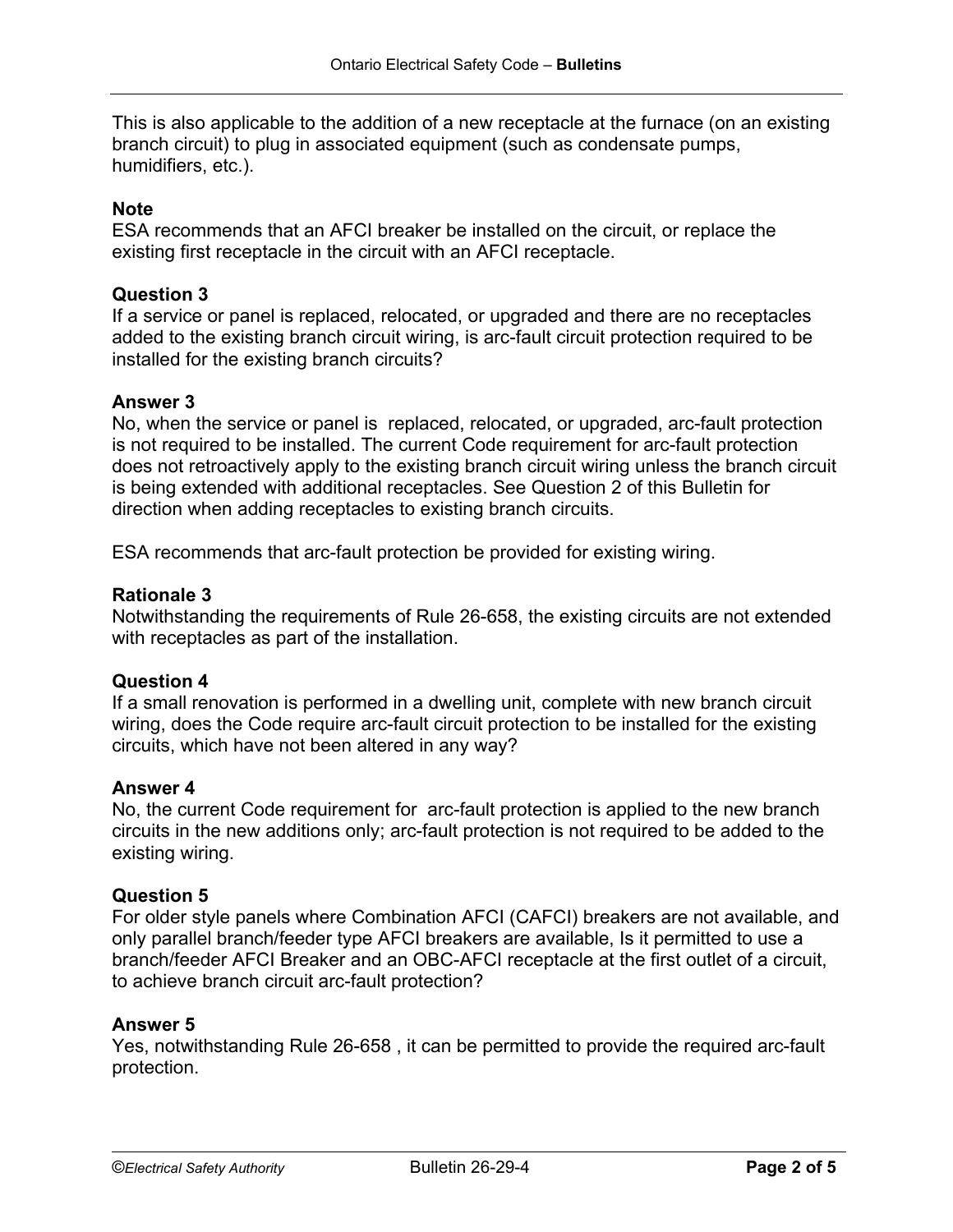## **Note:**

The existing wiring method between the breaker and the first receptacle (OBC-AFCI) does not have to consist of metal raceway, armoured cable, or non-metallic conduit or tubing

## **Rationale 5**

The branch/feeder AFCI breaker will provide the parallel arc-fault protection and the OBC-AFCI will provide series protection; therefore, the whole branch circuit is protected.

## **3) Tamper-Resistant (TR) Receptacles**

ESA recommends the installation of TR receptacles on existing installations especially in houses with children. Receptacles installed on new branch circuits shall comply with the current OESC requirements regarding tamper-resistant feature. The following questions and answers have been provided for clarification and direction as to appropriate application of Rule 26-706 when renovations and/or additions are being made to existing installations in dwelling units.

For more information on TR receptacle requirements, please see Bulletin 26-25-\*

## **Question 6**

When existing receptacles are replaced (i.e. like for like replacement), are the replacements required to be TR?

#### **Answer 6**

Yes, in accordance with Rule 26-706.

#### **Rationale 6**

Receptacles of CSA configuration 5-15R and 5-20R are readily available in the market with TR features and they shall be used when replacing existing 5-15R and 5-20R receptacles.

#### **Note:**

For receptacle replacement supplied by aluminum wiring, please refer to Bulletin 26-25- \*

#### **Question 7**

When replacing knob and tube wiring or other ungrounded circuits to existing receptacle locations, are you required to replace existing receptacles with new TR receptacles?

#### **Answer 7**

Yes, when replacing the existing branch circuit wiring, receptacles shall be replaced with grounded 3 pin type and meet the requirements of Rule 26-706 (be Tamper Resistance and so marked).

#### **Question 8**

If one or more receptacles are added to an existing circuit, are new receptacles required to be TR?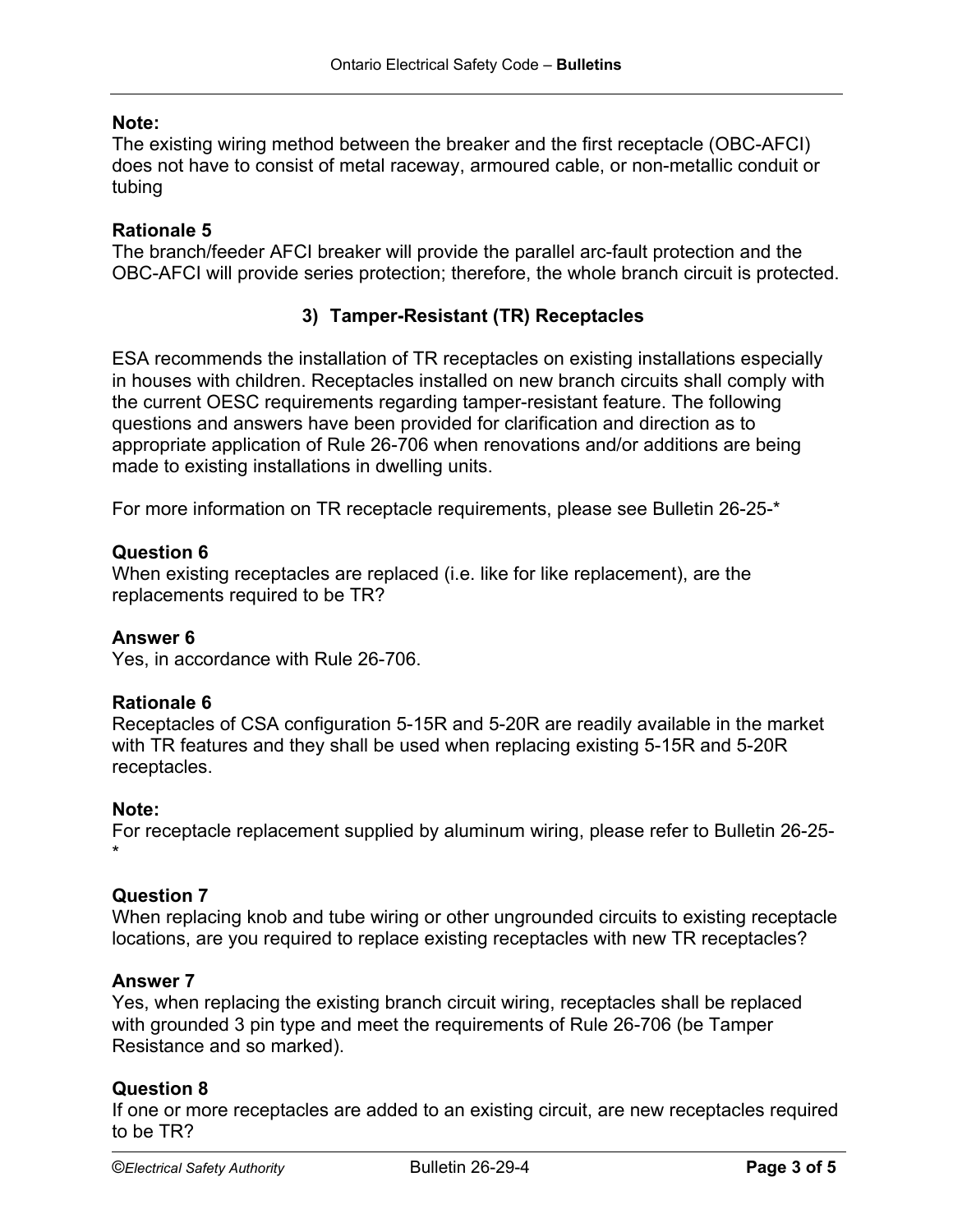## **Answer 8**

Yes, added receptacles are required to be tamper resistant and so marked. Note: Existing receptacles are recommended to be replaced to TR; however, it is not mandatory.

## **Question 9**

If a small room/area is added to a dwelling unit, complete with new branch circuit wiring, does the Code require TR receptacles to replace the existing receptacles?

#### **Answer 9**

No, the current OESC's requirement for receptacles with the tamper-resistant feature does not apply to the existing rooms wiring. Only the added receptacles are required to be TR.

## **4) Ground Fault Circuit Interrupters (GFCI)**

Questions about GFCI requirements have been identified when replacing existing receptacles that were installed prior to the current GFCI requirements. The following questions & answers have been provided for clarification and direction as to when GFCI is required.

#### **Question 10**

When replacing an existing non-GFCI outdoor 5-15R or 5-20R receptacle, is a GFCI protected receptacle required to be installed as the replacement?

#### **Answer 10**

Yes, Rule 26-704 requires receptacles having CSA configuration 5-15R or 5-20R installed outdoors and within 2.5 m of finished grade be protected with a ground fault circuit interrupter of the Class A type.

#### **Question 11**

When replacing an existing non-GFCI receptacle located in a bathroom or washroom, is a GFCI protected receptacle required to be installed as the replacement?

#### **Answer 11**

Yes, Rule 26-704 requires receptacles having CSA configuration 5-15R or 5-20R installed within 1.5 m of sinks (wash basins complete with drain pipe), bathtubs, or shower stalls to be protected by a GFCI of the Class A type.

#### **Question 12**

When replacing an existing non-GFCI split receptacle located in a kitchen, is a GFCI protected receptacle required to be installed as a replacement?

#### **Answer 12**

No. Notwithstanding Rule 26-704, GFCI protection shall not be required, as Split receptacles are not available with GFCI protection. However, it is recommended that split receptacles be replaced with GFCI protected receptacles, as per the Flash notice 22-28-FL. <https://esasafe.com/electrical-products/flash-notices/>